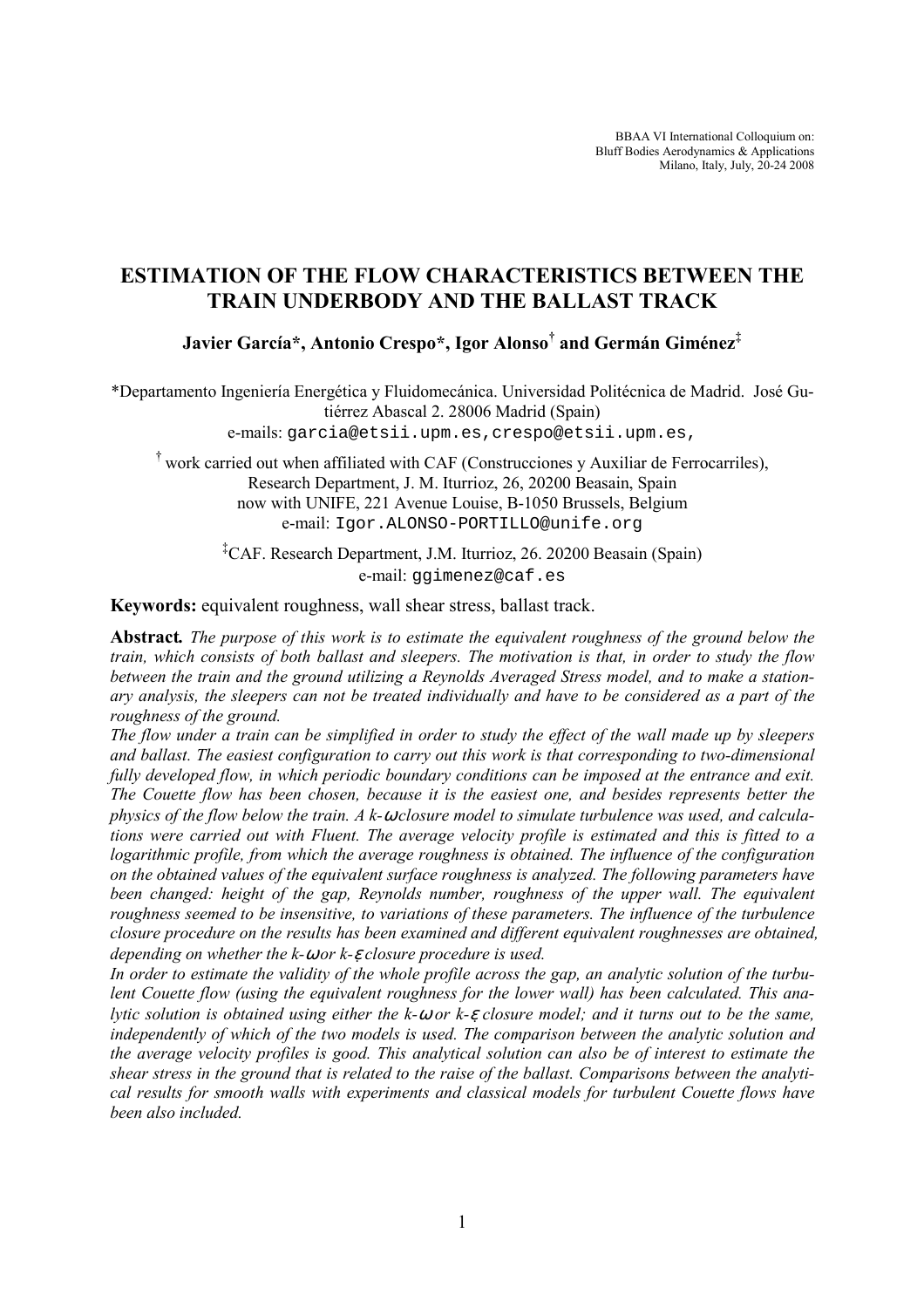#### 1 INTRODUCTION

The flow under a train can be simplified in order to study the effect of the wall made up by sleepers and ballast. The easiest configurations to carry out this work are those corresponding to two-dimensional fully developed flow, such as Couette or Hagen-Poiseuille flows, in which periodic boundary conditions can be imposed at the entrance and exit. The Couette flow shown in Fig. (1) has been chosen, because it is the easiest one, and besides represents better the physics of the flow below the train; also, according to large eddy simulations carried out in our laboratory by Jiménez et al. [6], it reproduces well turbulence characteristics near the wall. Three sleepers are included, and the ground in between has the roughness corresponding to the ballast. The flow field is calculated for the configuration shown in Fig. (1); specifically, the velocity profiles for several positions are obtained, see Fig. (2). A k-ω closure model to simulate turbulence was used, and calculations were carried out with Fluent. The average velocity profile is estimated and this is fitted to a logarithmic profile, from which the average roughness is obtained. The calculations are repeated for several configurations of the sleepers, and the obtained roughness is compared with the values found in the literature, given in Jiménez [5].

In order to estimate the validity of the whole profile across the gap, an analytic solution of the turbulent Couette flow (using the equivalent roughness for the lower wall) has been calculated. This analytic solution is obtained using either the  $k-\omega$  or  $k-\varepsilon$  closure model; and it turns out to be the same, independently of which of the two models is used. This solution is the same one obtained by von Karman [7], by postulating the existence of homologous turbulence. Its validity is discussed by Bech and Andersson [2], which carried out comparisons with databases originating from a direct numerical simulation. The comparison between the analytic solution and the average velocity profiles is good.

The obtained average profile is compared with the law of the wall and the analytic solution for the equivalent roughness. The origin of the vertical coordinate is chosen so that a best fit is obtained between the law of the wall and the average profile near the ground. This origin of the vertical coordinate turns out to be at the surface of the ballast.

The influence of the configuration on the obtained values of the equivalent surface roughness is analyzed. The following parameters have been changed: height of the gap, Reynolds number (by changing the velocity of the upper wall), roughness of the upper wall (in the initial configuration this wall is supposed to be smooth). The equivalent roughness seemed to be insensitive, to variations of these parameters.

The influence of the turbulence closure procedure on the results has been examined and different equivalent roughnesses are obtained, depending on whether the k-ε or k-ω closure procedure is used. Presumably, this is due to the way in which the two methods calculate the recirculation behind the sleepers. If the calculations are performed using an equivalent roughness the solutions obtained with the two closure methods are the same, and equal to the exact solution.

There are several authors performing work of a similar nature to the one carried out here. See for example Cui et al. [3], Ashrafian et al. [1], Leonardi et al. [8]. Their results are quantitatively and qualitatively similar to those obtained here. For previous works dealing with equivalent roughness of wall with steps, see the review by Jiménez [5].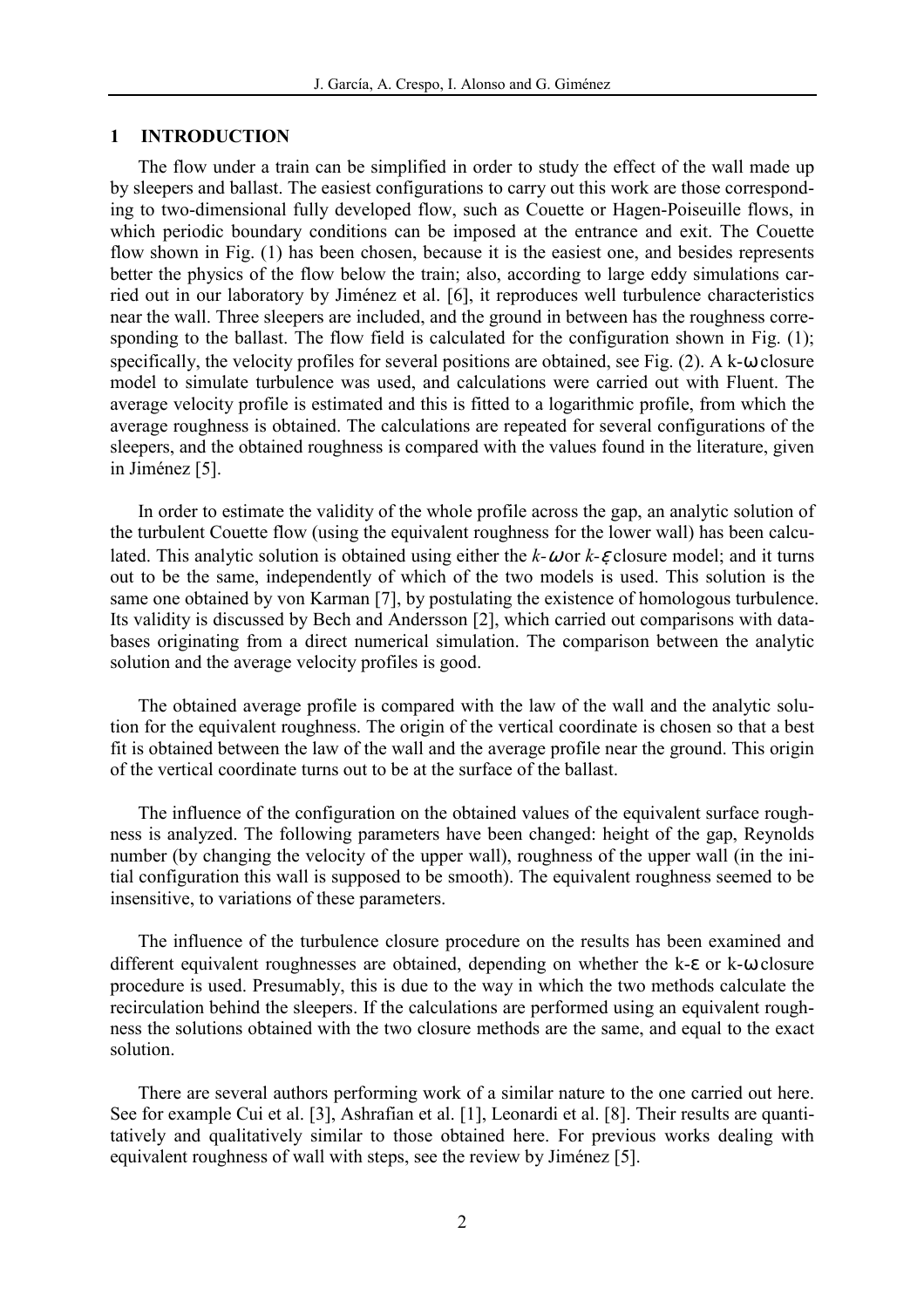Finally, comparisons between the analytical results for smooth walls with experiments and classical models for turbulent Couette flows have been included; although these comparisons are not directly related to the application and objectives of this work, they can be useful to validate the analytical model proposed for a turbulent Couette flow.

### 2 PROBLEM SET-UP



Figure 1. Configuration used for the calculations.

The basic configuration used for the calculation of the flow in the gap is shown in Fig. (1). As indicated before the main assumptions of the model are:

- Fully developed two-dimensional Couette flow.
- Most simulations have been made using RANS  $(k-\omega)$ , although comparisons with other closure models have also been made.
- Periodic conditions have been imposed at the outlet and in the inlet.
- The moving upper wall is assumed to be smooth (this has also been changed for comparison).
- In the lower wall there are alternating regions of sleepers and rough walls simulating the ballast. The sleepers are supposed to be smooth.
- For the roughness of the ballast region an equivalent roughness of  $k=0.04$  m has been considered.

Data have been provided by Deutsche Bahn and SNCF, according to table 1.

| Set of parameters | h(m) | L(m) | $\mathbf{L}\mathbf{s}$ (m) | $\mathbf{K}(\mathbf{m})$ | $V$ (km/h) |
|-------------------|------|------|----------------------------|--------------------------|------------|
| Deutsche Bahn     | 0.40 | 0.62 | 0.127                      | 0.04                     | 275        |
|                   | 0.38 |      |                            | 0.02                     |            |
| <b>SNCF</b>       | 0.40 | 0.6  | 0.29                       | 0.04                     | 275        |
|                   | 0.38 |      |                            | 0.02                     |            |

Table 1: Data used for the configuration of Fig. (1).

## 3 CALCULATION OF THE EQUIVALENT ROUGHNESS

A typical solution of the previous problem is given in Fig. (2), where the velocity profiles, corresponding to equidistant points along the channel, are shown. Details of the recirculation region after the step are also shown.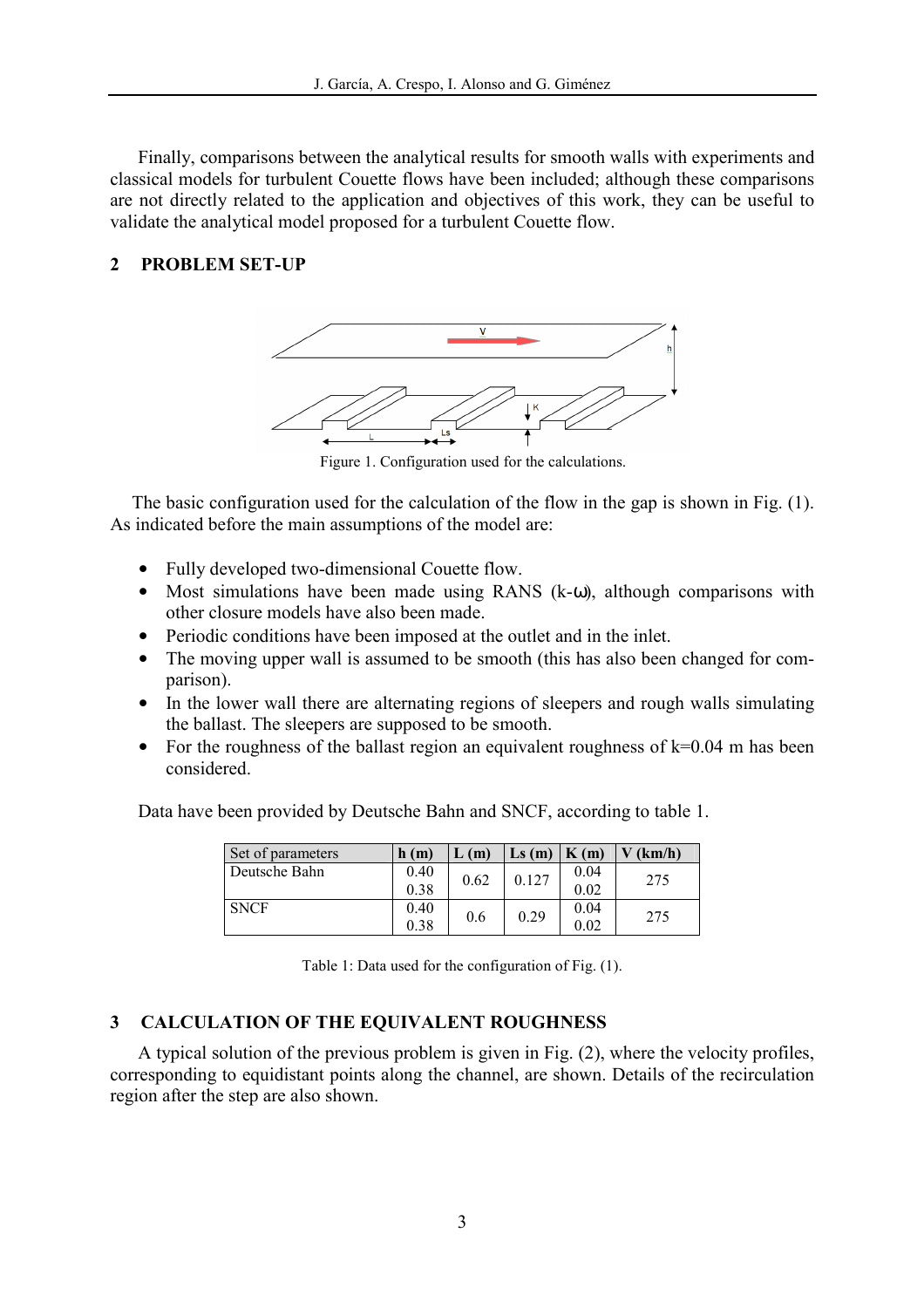

Figure 2. Velocity profiles in the gap, for the case k=0.04 m, Deutsche Bahn configuration.

The law of the wall for a fully rough wall can be expressed as:

$$
\frac{u}{u^*} = 2.5 \ln \frac{z}{k_s} + 8.5\tag{1}
$$

where  $u^*$  is the friction velocity, z is the distance to the wall, and  $k_s$  is the equivalent roughness. In terms of wall units this equation can be rewritten as:

$$
u^+ = 2.5 \ln z^+ + B \tag{2}
$$

where  $u^+ = u/u^*$ ,  $z^+ = zu^* / v$ , where  $v = 0.14 \times 10^{-4} \text{ m}^2/\text{s}$ , is the kinematic viscosity of air, and consequently:

$$
B = 8.5 - 2.5 \ln \frac{k_s u^*}{v}
$$
 (3)

It should be noticed that the introduction of the wall units is not really necessary, because the wall is fully rough and the process is independent of the kinematic viscosity of air. The calculation of  $k_s$  could be made directly from Eq. (1). Anyway, the wall units are normally used, and that is the reason to retain them here. The value of  $u^*$  is obtained from the total force over either of the two plates:

$$
u^* = \sqrt{\frac{F}{A\rho}}
$$
 (4)

where  $F$  is the force per unit width over either plate,  $A$  is the area per unit width of either plate, and ρ the air density. The non-dimensional value of the force over the plate, for each of the 4 cases indicated in table 1, is given in table 2, and it has been made non-dimensional with  $1/2\rho V^2 h$ . In table 2 the different contributions to the force in the lower plate are also shown, and it can be observed that the most important contribution is due to the pressure difference across both sides of the step. The value of  $k_s$  is then obtained from Eq. (3) in the form indicated before, and is given in table 3. In that table is also given the value of the roughness as used in geophysical applications, that is:  $z_0 = k_s / 30$ . This alternative definition of roughness has the advantage that the term 8.5 in Eq. (1) is eliminated. Also,  $z_0$  can be interpreted as the value of z for which  $u=0$ , so that:

$$
\frac{u}{u^*} = 2.5 \ln \frac{z}{z_0}
$$
 (1')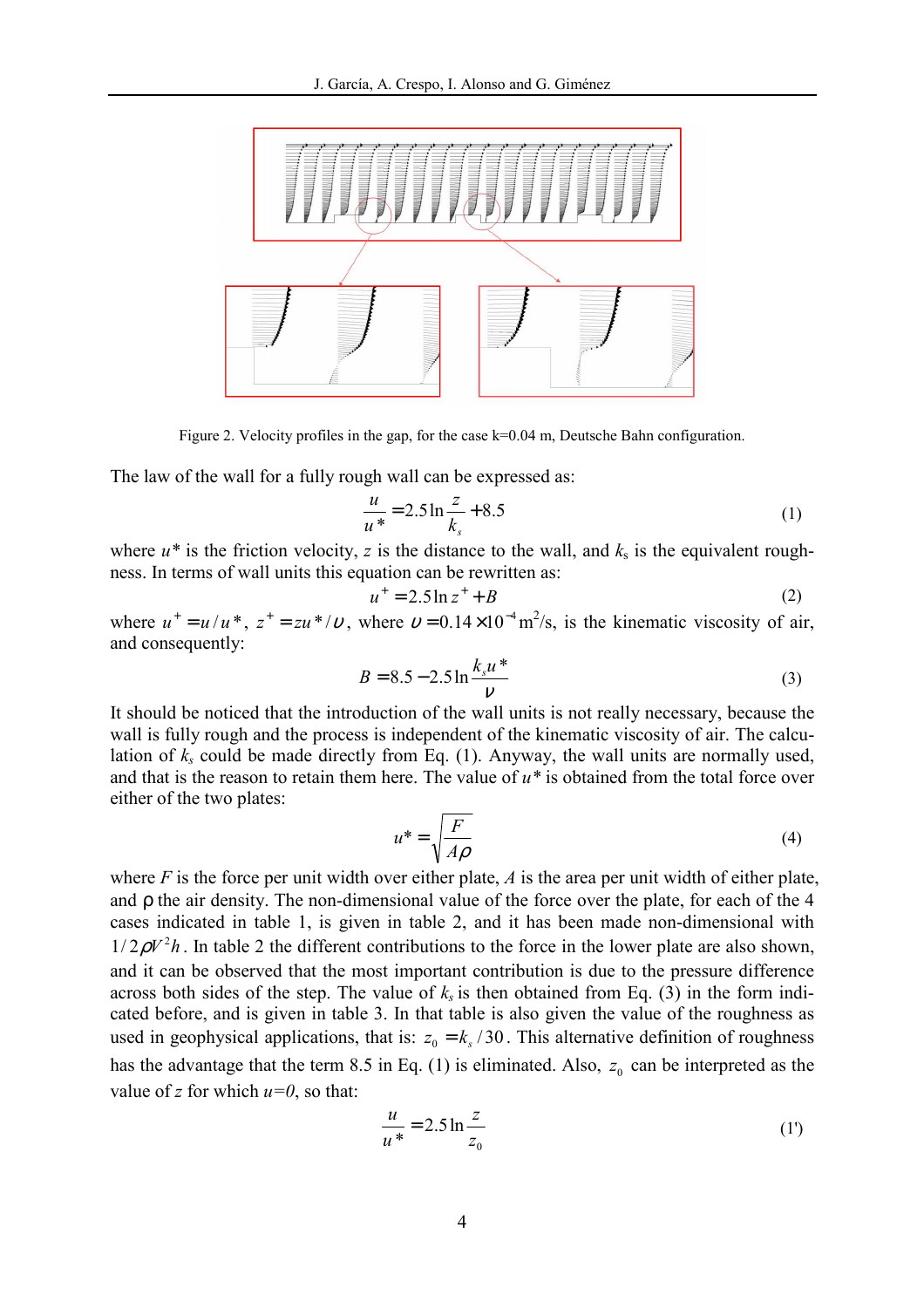|                   | K(m) | <b>Pressure force</b> |                |                 | <b>Wall shear stress</b> | Total drag | <b>Pressure</b> |
|-------------------|------|-----------------------|----------------|-----------------|--------------------------|------------|-----------------|
|                   |      | <b>Sleepers</b>       | <b>Ballast</b> | <b>Sleepers</b> | <b>Ballast</b>           | force      | contribution    |
| <b>DB</b> track   | 0.04 | 0.00536               |                | 6.335e-5        | $-2.335e-5$              | 0.00540    | $99.26\%$       |
|                   | 0.02 | 0.00419               |                | 0.000111        | 0.000334                 | 0.00463    | 90.50 %         |
| <b>SNCF</b> track | 0.04 | 0.00547               |                | 0.000253        | $3.793e-6$               | 0.00573    | $95.46\%$       |
|                   | 0.02 | 0.00442               |                | 0.000342        | 0.000250                 | 0.00501    | 88.22 %         |

Table 2. Calculated values of the pressure and shear stress contributions to the total force in the lower plate. The force is per unit width and is normalized with  $1/2\rho V^2 h$ 

|                                         | K(m) | B        | $u^*(m/s)$ | $u^*(m/s)$<br>eq. (18) | $\mathbf{ks}(\mathbf{m})$ | $z_0(m)$  | $\lambda = K/L$ |
|-----------------------------------------|------|----------|------------|------------------------|---------------------------|-----------|-----------------|
| <b>DB</b> track                         | 0.04 | $-16.19$ | 1.900      | 1.851                  | 0.15                      | $5e-3$    | 0.065           |
|                                         | 0.02 | $-11.85$ | 1.726      | 1.701                  | $2.89e-2$                 | $9.63e-4$ | 0.032           |
| <b>SNCF</b> track                       | 0.04 | $-17.05$ | 1.953      | 1.882                  | 0.205                     | $6.83e-3$ | 0.067           |
|                                         | 0.02 | $-14.28$ | 1.824      | 1.784                  | 7.258e-2                  | $2.42e-3$ | 0.034           |
| Table 2. Equivalent quebece revelations |      |          |            |                        |                           |           |                 |

Table 3. Equivalent surface roughness.

In Fig. (3) a comparison is made of the calculated values of  $k_s$  and the values found in the literature by Jiménez [5]. The solidity is the total projected area divided by the total surface area, and is also indicated in table 3. For the drag coefficient of the step, the value  $C<sub>D</sub> = 0.62$ has been chosen, based on the information obtained by Hoerner [4]. He gives a value of  $C<sub>p</sub> = 1.20 - 1.25$ , for a two-dimensional obstacle, whose length in the direction of movement is of the same order as its heigth. The same value is also given by Jiménez [5]. However, for the cases considered here, the length of the sleeper is more than three times its heigth (see table 1). Despite not finding any values of  $C_D$  for such configuration, values of drag coefficient of similar rectangular two-dimensional objects in free flow have been extrapolated. For them,  $C_D$ decreases by a factor of 2, when the length is three times the height. It can be seen that there is a reasonable agreement.



Figure 3. Comparison of the calculated values of  $k_s$  and those found in the literature by Jiménez [5]. The red points correspond to the calculations presented here. Crosses correspond to calculations performed with different closures, see section 5.4.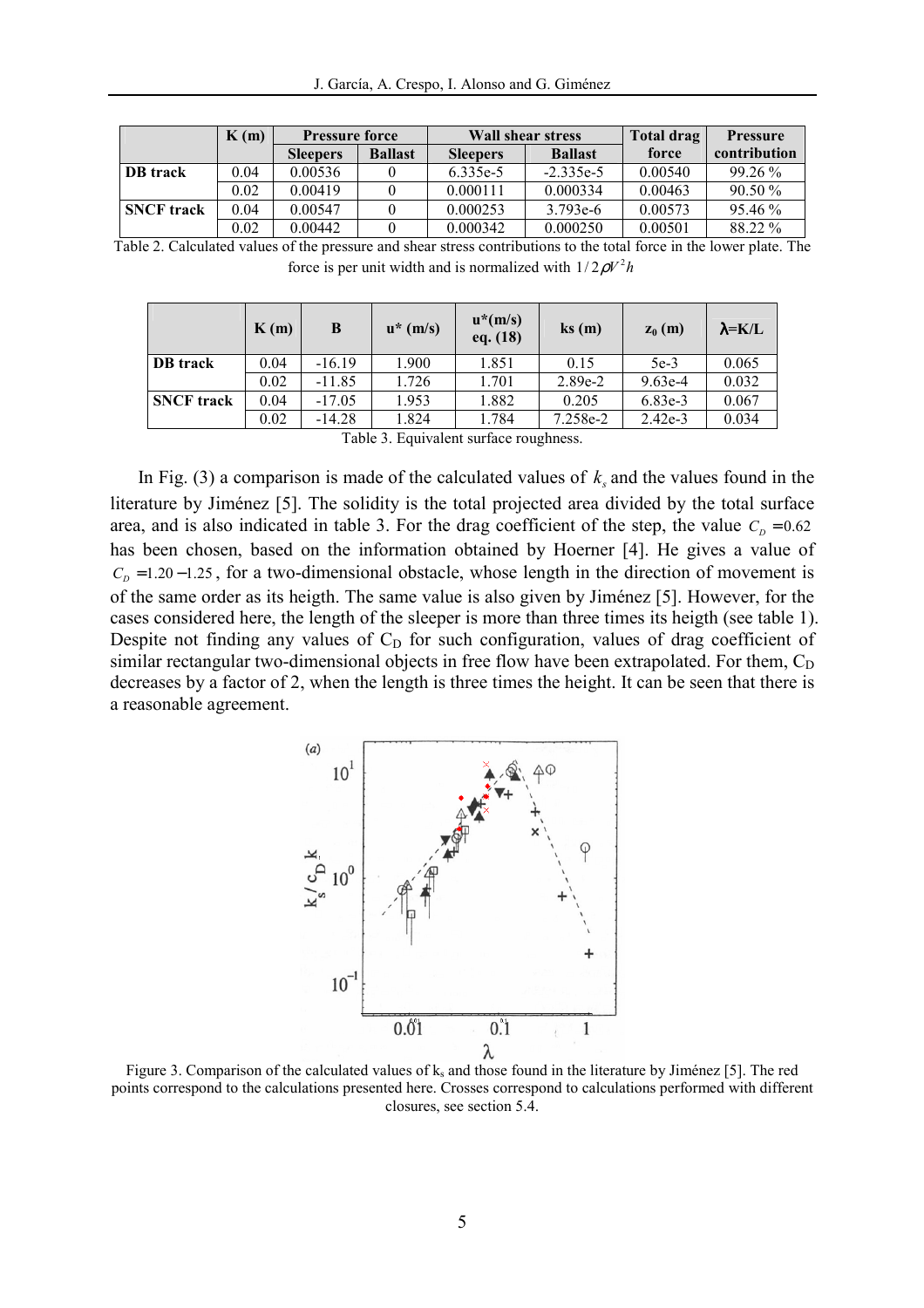#### 4 ANALYTICAL SOLUTION

An analytical solution for the turbulent Couette flow can be obtained. Each surface can be either rough or smooth. This solution will be useful for comparison with previous results, by substituting the sleepers and ballast by the surface with the equivalent roughness. The deduction will be made using the k- $\varepsilon$  model, but an identical result will be obtained with the k- $\omega$ model.

The flow equations will be satisfied if the pressure and the shear stress are uniform across the gap. The shear stress will be given by  $\rho u^{*2}$ :

$$
u^{\ast 2} = v_r \frac{\partial u}{\partial z} \tag{5}
$$

Only the turbulent viscosity  $v<sub>T</sub>$  is considered, because the viscous sub-layer will not be resolved. According to the  $k$ - $\varepsilon$  model:

$$
v_r = C_\mu \frac{k^2}{\varepsilon} \tag{6}
$$

Where  $C_{\mu}$  is a constant of the model. It can be easily shown that the value of k is constant across the gap. The equation for  $k$  (see for example Wilcox [11]) is:

$$
0 = \frac{\partial}{\partial z} \left( \frac{\nu_r}{\sigma_k} \frac{\partial k}{\partial z} \right) + \nu_r \left( \frac{\partial u}{\partial z} \right)^2 - \varepsilon \tag{7}
$$

The convective terms have been omitted because it is fully developed flow. The first term on the right represents turbulent diffusion, the second one production and the third one dissipation. Near each wall the following classical relation has to be satisfied:

$$
k = \frac{u^{*2}}{\sqrt{C_{\mu}}} \tag{8}
$$

If this constant value of k is substituted in Eq. (7) it can be seen, using Eqs. (5) and (6), that the production and dissipation terms cancel and the diffusion term will be zero, and that this equation is exactly satisfied.

The equation for  $\varepsilon$  (see for example Wilcox [11]) is:

$$
0 = \frac{\partial}{\partial z} \left( \frac{\nu_r}{\sigma_{\varepsilon}} \frac{\partial \varepsilon}{\partial z} \right) + C_{\varepsilon 1} \nu_r \left( \frac{\partial u}{\partial z} \right)^2 \frac{\varepsilon}{k} - C_{\varepsilon 2} \frac{\varepsilon^2}{k}
$$
(9)

Its interpretation is as in Eq. (7) for k. The constants of the equation have to satisfy the following condition needed to satisfy the logarithmic layer (see Wilcox [11]):

$$
C_{\varepsilon 2} - C_{\varepsilon 1} = \frac{0.4^2}{\sigma_{\varepsilon} \sqrt{C_{\mu}}}
$$
\n(10)

In the logarithmic layer, near the lower wall the value of  $\varepsilon$  will be:

$$
z \to 0, \, \varepsilon = 2.5 \frac{u^{*3}}{z} \tag{11}
$$

Similarly, near the upper wall:

$$
z \to h, \, \varepsilon = 2.5 \frac{u^{*3}}{h - z} \tag{12}
$$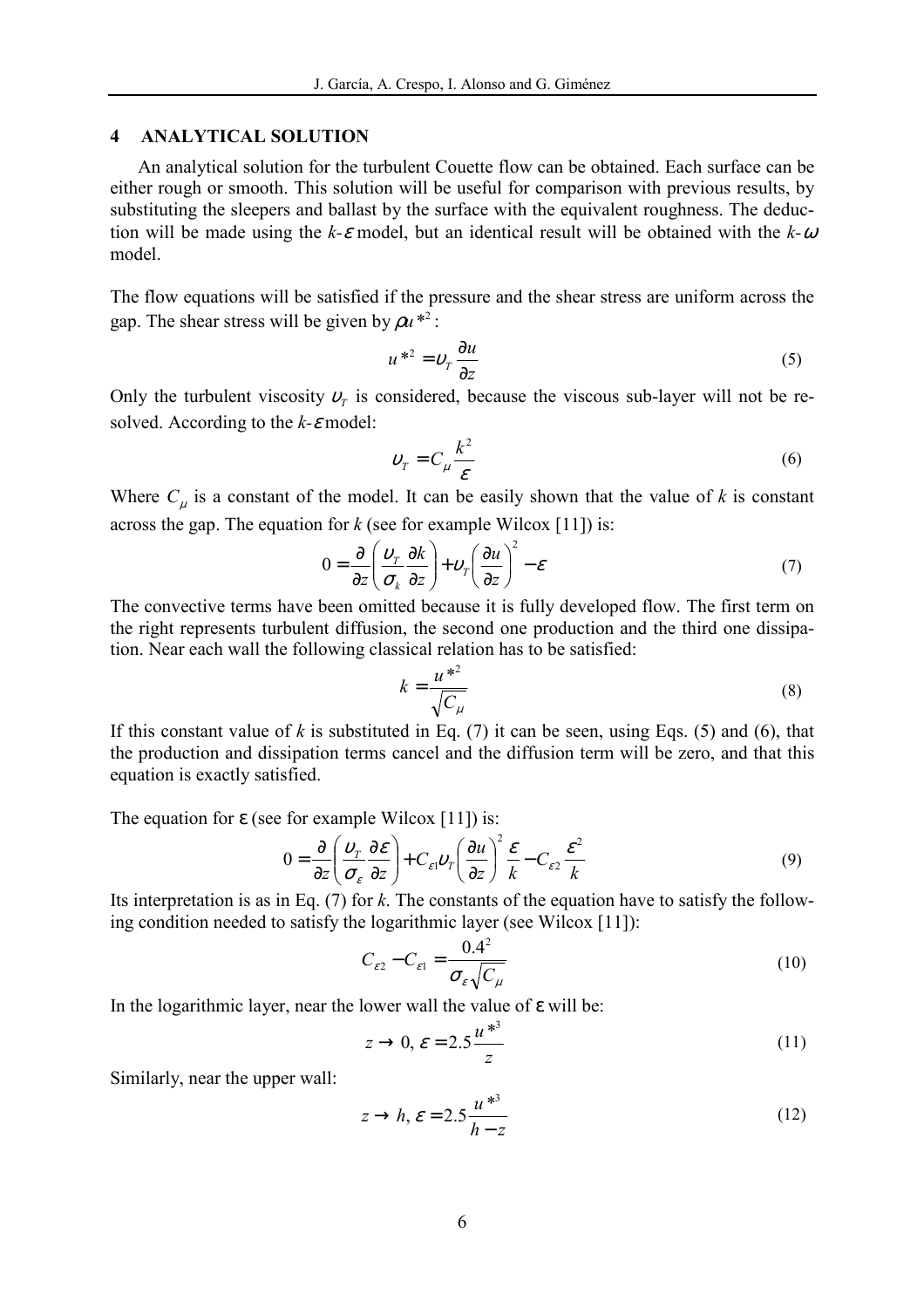After using condition (10) and the Eqs. (5), (6) and (8), Eq. (9) becomes:

$$
\frac{\partial}{\partial z} \left( \frac{1}{\varepsilon} \frac{\partial \varepsilon}{\partial z} \right) = \frac{0.4^2}{u^{*6}} \varepsilon^2 \tag{9'}
$$

That integrated with the conditions (11) and (12), gives:

$$
\varepsilon = 2.5 \frac{\pi}{h} \frac{u^{*3}}{\text{sen}\left(z \frac{\pi}{h}\right)}\tag{13}
$$

Substituting in Eq. (6) the turbulent kinematic viscosity will be:

$$
v_r = 0.4u * \frac{h}{\pi} \operatorname{sen}\left(\frac{\pi z}{h}\right) \tag{14}
$$

This result is equivalent to the one obtained by von Karman [7], by postulating the existence of homologous turbulence. The value of the velocity will be obtained by integration of Eq. (5), with the condition at the lower wall that

$$
z = z_{01} \rightarrow u = 0 \tag{15}
$$

where  $z_{01}$  is the surface roughness of the lower surface as appears in Eq. (1'),  $z_{01} = k_{s1}/30$ . Then the velocity will be:

$$
u = 2.5u^* \left( \ln \left( \frac{\operatorname{sen} \frac{\pi z}{2h}}{\frac{\pi z_{01}}{2h}} \right) - \ln \left( \cos \frac{\pi z}{2h} \right) \right) \tag{16}
$$

where the approximation has been made that  $z_{01} \ll h$ . The value of  $u^*$  is obtained by integrating up to the upper wall, where:

$$
z = h - z_{02} \rightarrow u = V, \text{ where, } z_{02} = k_{s2} / 30
$$
 (17)

$$
u^* = \frac{v}{2.5\left(\ln\frac{2h}{\pi z_{01}} + \ln\frac{2h}{\pi z_{02}}\right)}
$$
(18)

If a wall is smooth the value of  $z_0$  will be given by:

$$
z_0 = 0.113 \frac{\nu}{u^*}
$$
 (19)

Corresponding to using Eq.  $(1')$  and making B=5.45 in Eq.  $(2)$ , which is the classical value of the law of the wall constant, for a smooth surface. In that case, Eq. (18) will be an implicit equation to calculate  $u^*$ . In table 3 are presented the values of  $u^*$  obtained from Eq. (18) using the roughness for the lower wall given in that table, and assuming that the upper wall is smooth. They can be compared with the values obtained in section 3 and given in that table, and it can be seen that the differences are smaller than 3%.

For given values of V, h,  $z_{01}$  and  $z_{02}$ , from Eq. (18) we obtain the value of  $u^*$  (and from Eq. (4) the value of the force on the plate), then, from Eq. (16) we obtain the velocity distribution between the plates. Eq. (18) can also be used to make a first estimation of the value of the shear stress, which is a parameter that is most probably related to the raise of the ballast. This equation very simply shows how the shear stress increases with the train velocity and the roughness of both the lower part of the train and of the track (including ballast and sleepers) and decreases with the width of the gap.

In Fig. (4) is represented this analytical solution for two typical cases, and compared with the numerical solution obtained with both the  $k-\epsilon$  and the  $k-\omega$  models using Fluent. The two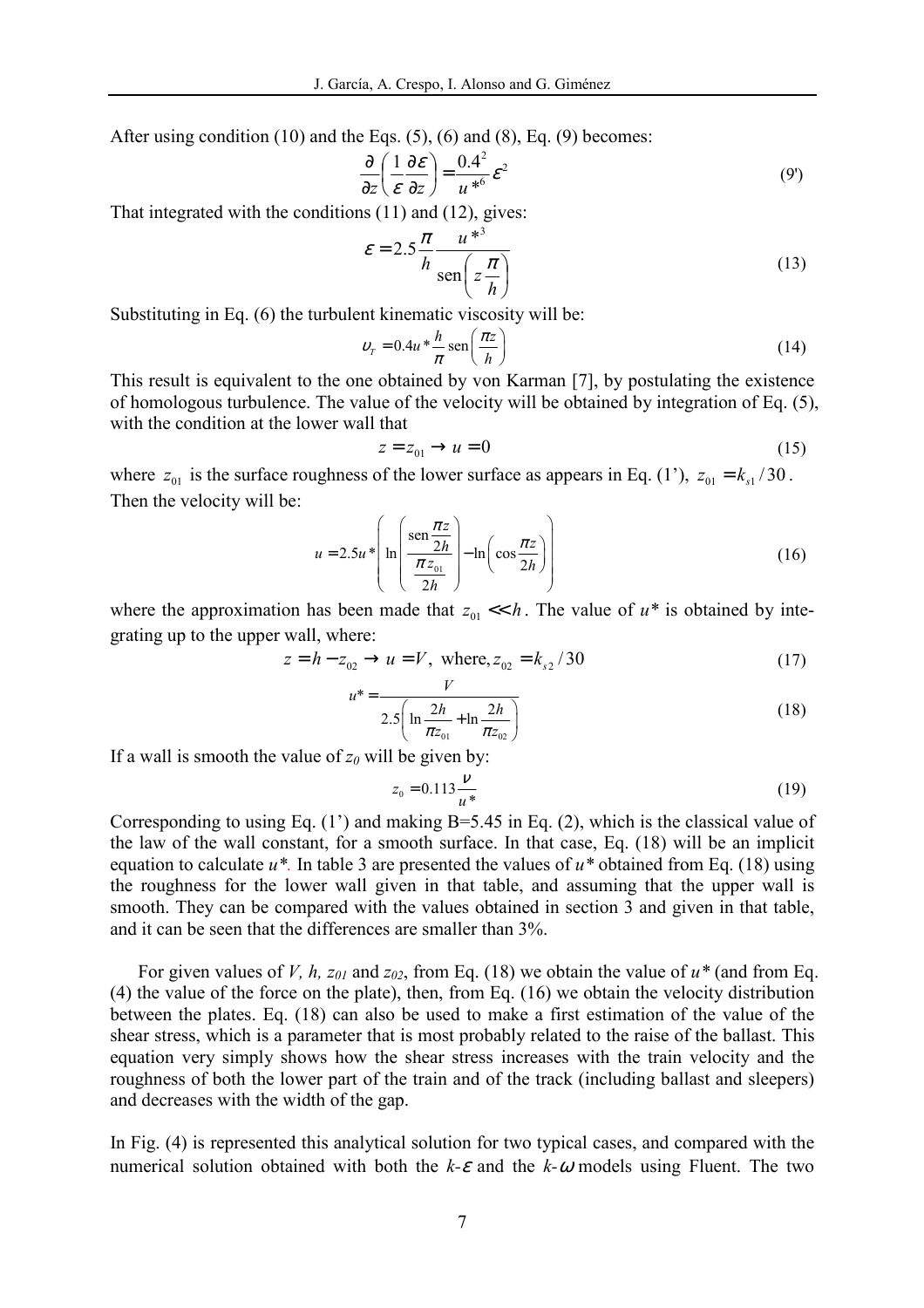curves corresponding to the numerical solution are undistinguishable and quite similar to the analytical solution. The larger differences correspond to the region near the walls where a straight line has been drawn to connect the wall to the next grid point that according to Fluent should be at a distance  $k_s$  from the wall; this will be discussed at the end of this paper.



Figure 4: Comparison of analytical and numerical solution obtained with both the k- $\varepsilon$  and the k- $\omega$  models using Fluent. (a) Both the upper and lower surfaces are rough with the same roughness  $k_s = 0.0289$  m. (b) The lower surface is rough with a roughness  $k_s$ =0.015 m, and the upper surface is smooth.

### 5 SENSITIVITY ANALYSIS OF THE RESULTS

The influence of the configuration on the obtained values of the equivalent surface roughness is analyzed. The following parameters have been changed: height of the gap, Reynolds number (by changing the velocity of the upper wall), roughness of the upper wall (in the initial configuration this wall is supposed to be smooth). The equivalent roughness seemed to be insensitive, to variations of these parameters.

The influence of the turbulence closure procedure on the results has been examined and different equivalent roughnesses are obtained, depending on whether the k-ε or k-ω closure procedure is used. Presumably, this is due to the way in which the two methods calculate the recirculation behind the sleepers. If the calculations are performed using an equivalent roughness the solutions obtained with the two closure methods are the same, and equal to the exact solution.

#### 5.1 Influence of the gap between upper and lower plate

Calculations have been made with a much larger gap of  $h=3$  m, maintaining the value of  $K=0.4$  m and the DB track configuration. When applying the procedure indicated in section 3, the equivalent roughness turns out to be the same as when  $h=0.4$  m, that is  $k<sub>s</sub>=0.15$  m, independently of the distance between the plates. In the case  $h=0.3$  m the turbulent friction velocity is  $u^*=1.9$  m/s, see table 3, and for  $h=3$  m,  $u^*=1.515$  m/s, that as expected is smaller. These values of  $u^*$  can also be checked with Eqs. (18) and (19).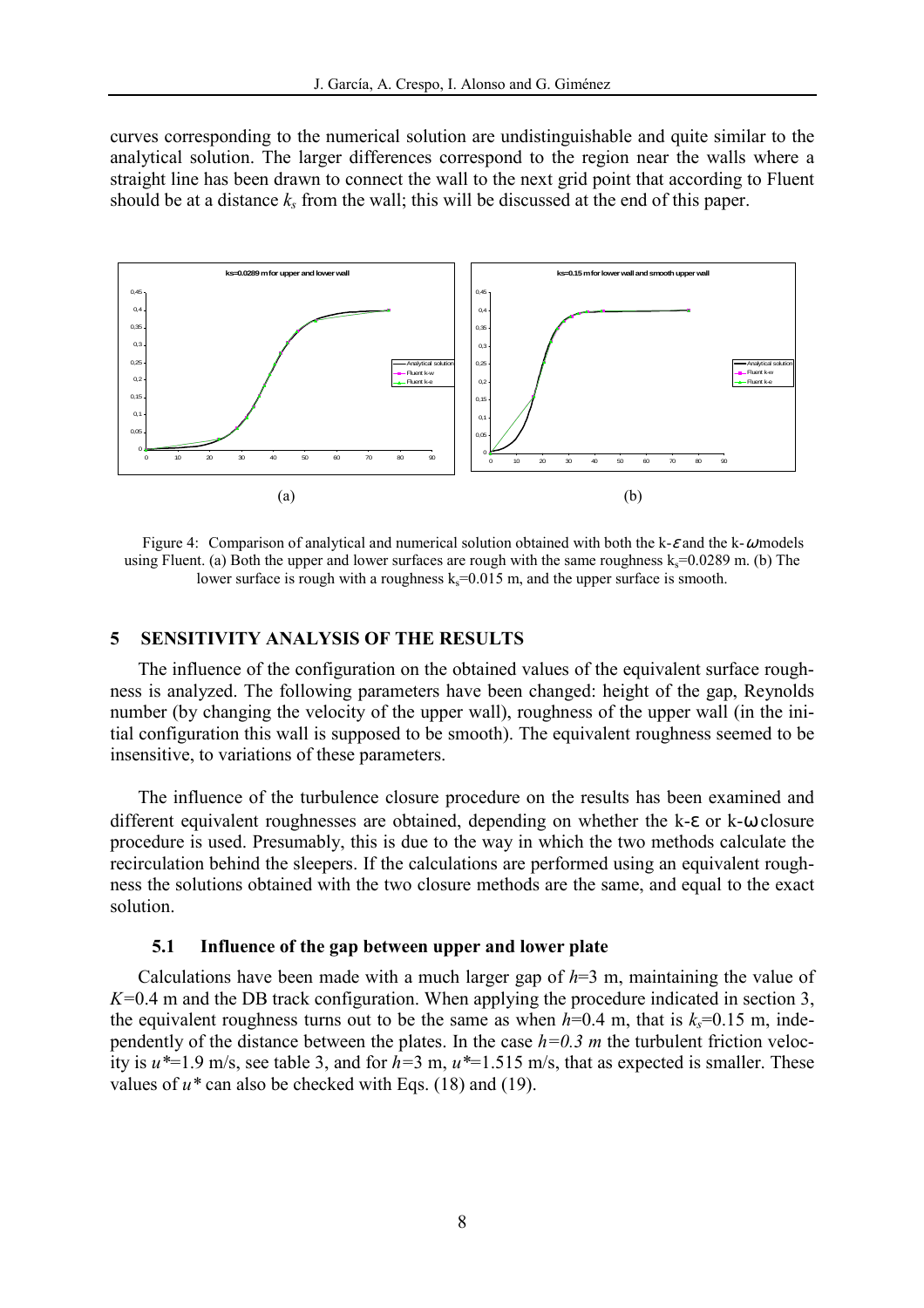#### 5.2 Influence of the Reynolds number

Calculations have been made with a larger value of the upper plate velocity,  $V=350$  km/h, and maintaining the value of  $K=0.04$  m and the DB track configuration. When applying the procedure indicated in section 3, the equivalent roughness turns out to be the same as when V=275km/h, that is  $k=0.15$  m, independently of the Reynolds number. There is a small difference in the velocity profile near the upper wall, which is smooth, and where viscous effects are more relevant. There is not a direct proportionality between  $u^*$  and V. For the case  $V=275$ km/h,  $u*/V=0.0248$ , and for  $V=350$  km/h,  $u*/V=0.0241$ . These values of  $u*$  can also be checked with equations (18) and (19). These differences are very small, and do not influence the main conclusion, that the value of  $k<sub>s</sub>$  is not affected by the Reynolds number.

#### 5.3 Influence of the roughness of the upper wall

Calculations have been made with a rough upper plate, of roughness  $k_s=0.0289$  m, and maintaining the value of  $K=0.2$  m and the DB track configuration (see table 2). Thus the roughness of the upper wall should be equal to the calculated value for the equivalent roughness of the lower wall (table 3). The average velocity profile should then be anti-symmetrical with respect to the centre of the channel, and it is shown in Fig.  $(5)$ . When applying the procedure indicated in section 3, the equivalent roughness turns out to be the same as when the upper wall was smooth, although the discrepancies between the law of the wall and the calculated average profile seem to be more apparent than when the upper wall was smooth. In Fig. (5) is presented a comparison of the average velocity profile and the law of the wall for the two cases: upper wall smooth and with a roughness  $k_s=0.0289$  m. In the smooth case the turbulent friction velocity is  $u^*=1.726$  m/s, see table 2, and for the rough upper wall case,  $u^*=2.812$  m/s, that as expected is larger. These values of  $u^*$  can also be checked with equations (18) and (19), although they give slightly different values  $u^*=1.70$  m/s and  $u^*=2.77$  m/s, respectively. The two corresponding analytic solutions have also been included in Fig. (5).



Figure 5. Velocity profiles with the upper wall smooth and rough,  $k<sub>s</sub>=0.0289$  m. Comparison with the different laws of the wall. K=0.02 m and the DB track configuration.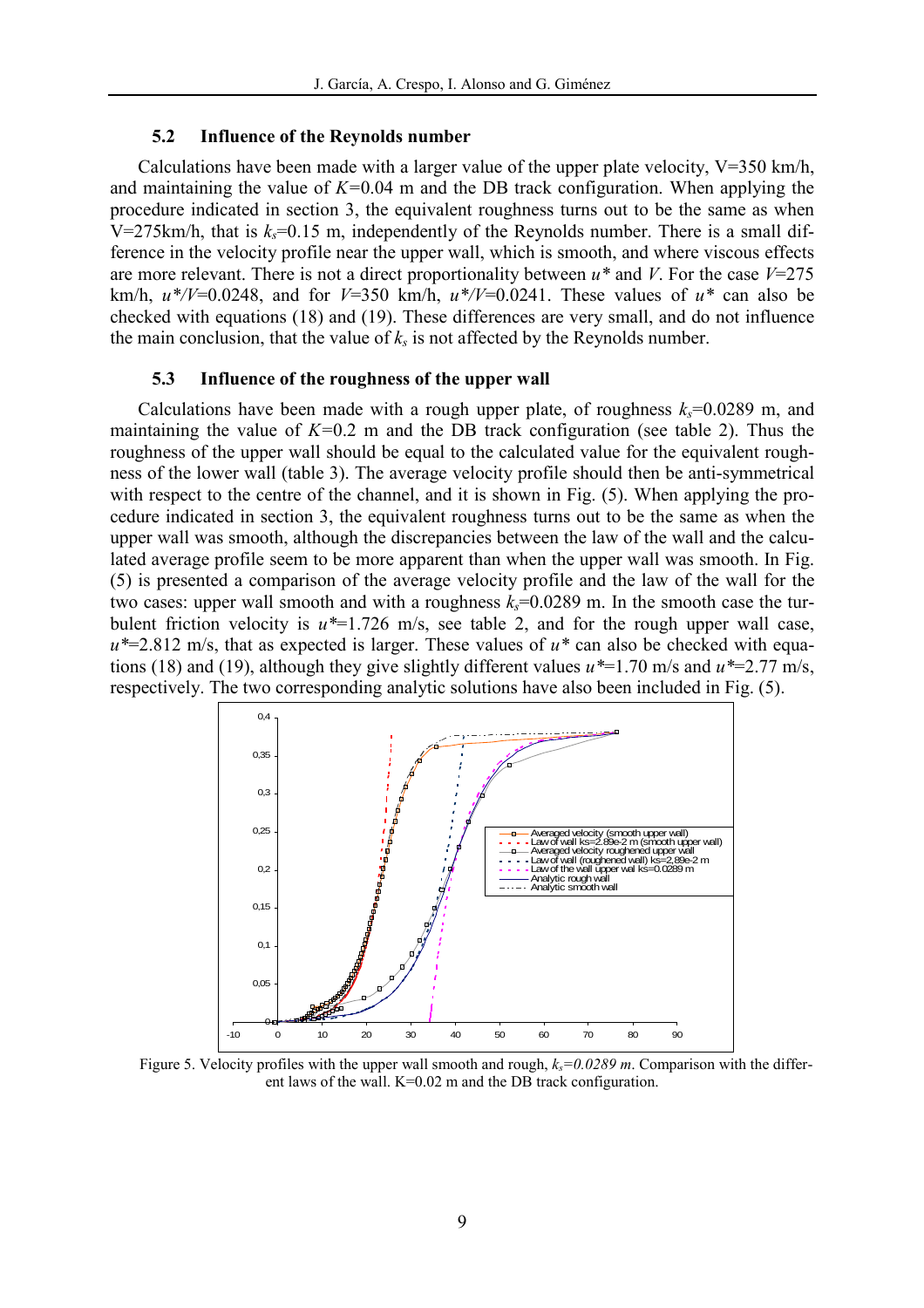### 5.4 Comparison between turbulence models

The calculations for the case  $K=0.04$  m and the DB track configuration have been repeated using the k- $\varepsilon$  and k- $\omega$ (sst) (variant of k- $\omega$  proposed by Menter (see Wilcox [11])) models, using Fluent. The corresponding average velocity profiles are different and consequently they give different values of the equivalent roughness that are shown in table 4. However, the differences are not so important for the velocity profiles that depend on the logarithm of the roughness.

|           | $k-\omega$ | $k$ - $\varepsilon$ | $k-\omega$ (sst) |
|-----------|------------|---------------------|------------------|
| $k_s$ (m) | 0.15       | 0.39                | 0.10             |

Table 4. Values of the equivalent roughness obtained with the different models for the case K=0.04 m and the DB track configuration.

Taking these values in Fig. (3) with  $\lambda$ =0.065 and  $C_D$ =0.62 it is obtained that the one obtained with  $k-\omega$  is closer to the results proposed by Jiménez [5]. According to this result and considerations for similar situations found in the literature, probably the  $k-\omega$  is the most trustable model.

It should be remarked that when solving the problem with the equivalent roughness, and consequently without the steps due to the sleepers, the  $k-\omega$  and  $k-\varepsilon$ , models solved with Fluent gave identical results. The discrepancies in the results of the different models must be due to the calculation of the recirculation regions behind the steps that are shown in Fig. (1).

## 5.5 Influence of the mesh resolution near the lower wall

Some of the equivalent roughness obtained are quite large, only somewhat smaller than the gap, and this may create a conflict in some commercial codes The calculations, carried out with Fluent and the equivalent roughness really confirm that for mesh sizes less than half the size of the equivalent roughness the solution obtained differs considerably from the exact solution. To check this, the case in which the sleepers are substituted by the equivalent roughness is solved numerically and compared with the average velocity profile, taking different cell sizes near the lower wall. This is shown in Fig. (6). For grid 1 the size cell size is 0.2 m, slightly larger than  $k_s$ . For grid 2, the cell size 0.1 m, and for grid 3, 0.05 m. The solution obtained with grid 1 is the same one given in section 3, which was identical to the analytical solution given in section 4. With grid 3, significant deviations are found, indicating that the solution is erroneous. It is surprising that an apparently normally behaving function, whose analytical solution is known, can not be obtained with enough numerical resolution.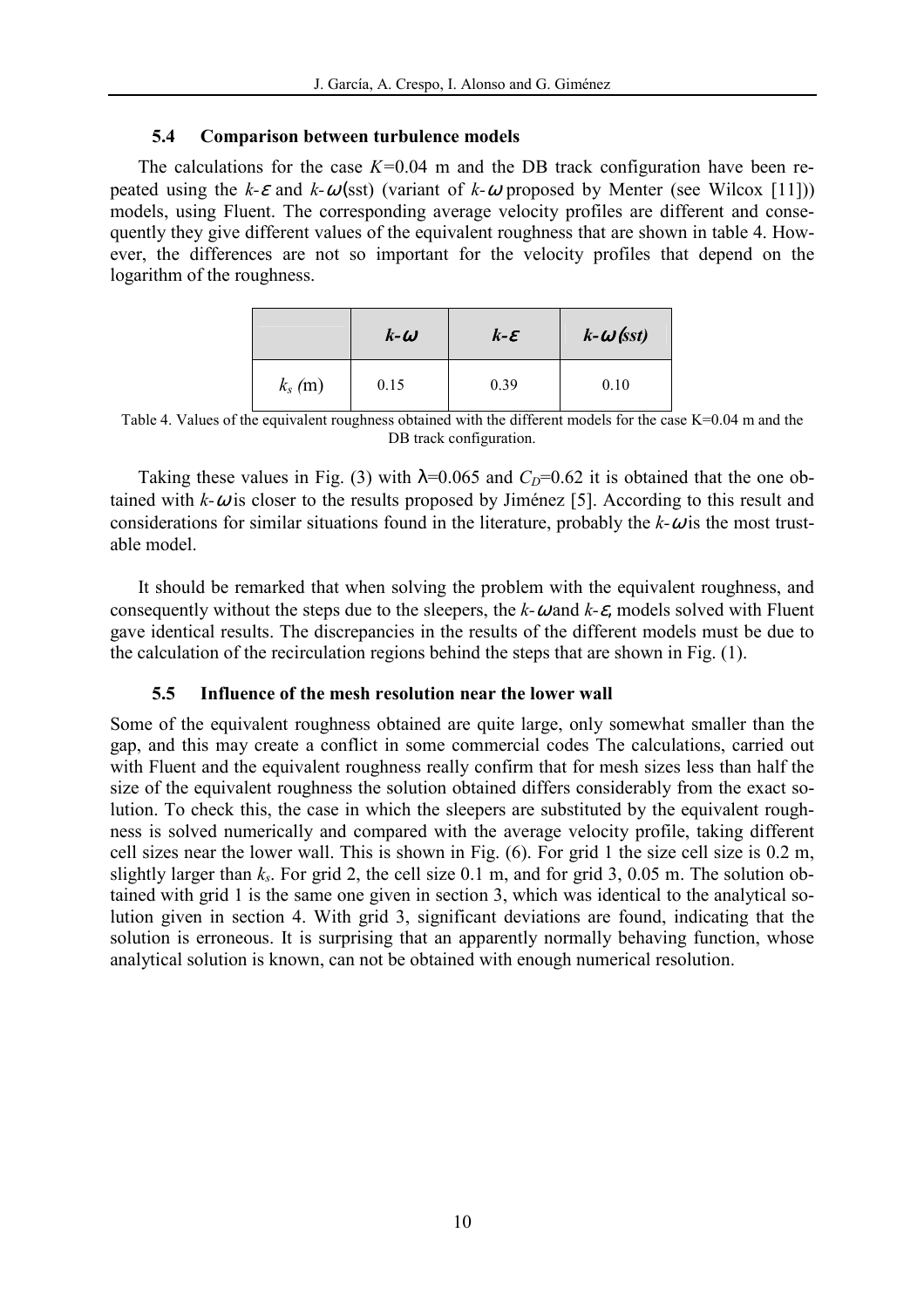

Figure 6. Velocity profiles calculated using an equivalent roughness for the lower wall. They are obtained with Fluent and using different grid sizes near the lower wall. For comparison are also presented the law of the wall, and the averaged velocity profile.

### 6 COMPARISON BETWEEN ANALYTICAL SOLUTION AND EXISTING MOD-ELS IN THE LITERATURE FOR SMOOTH WALLS

The values obtained with the analytical solution proposed in section 4 have been compared with models and experimental data existing in the literature for turbulent Couette flows (Lund and Bush [8]), generally for smooth walls, so equation (19) is required. In Fig. (7), comparisons between experimental data taken from Reichardt [9] and the analytical solution for three different Reynolds numbers are included. It can be seen that the agreement is good enough, for high Reynolds numbers; probably for lower Reynolds numbers the effect of the laminar sublayer, neglected in this analysis, would be important. In Fig. (8) the value of the friction coefficient, given by  $2u^{*2}/V^2$ , as function of the Reynolds number, obtained with the analytical solution proposed in section 4 (equations 18 and 19), is compared with the more complex asymptotic model developed by Lund and Bush [8] for a turbulent Couette flow with smooth walls. It can be checked that both curves are almost coincident. Besides, the agreement between this asymptotic model and experimental data of the literature is excellent

.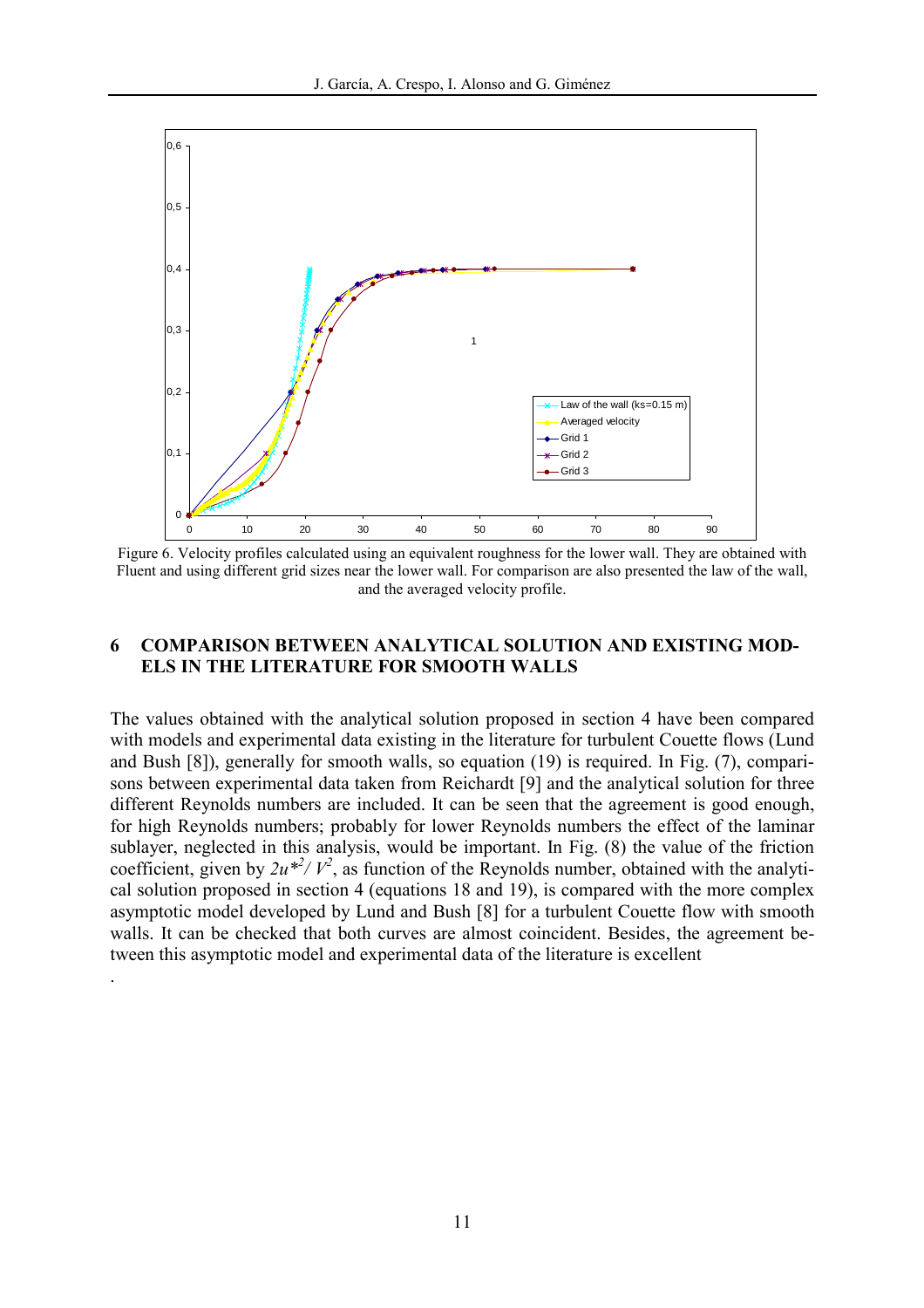

Figure 7. Comparison of the analytical solution and experimental data of Reichardt (1959) for a Reynolds number equal to (a) 5800, (b) 11800 and (c) 68000.



Figure 8. Comparison of the friction coefficient obtained with the analytical solution (section 4) and the corresponding one obtained with the asymptotic model proposed by Lund and Bush (1980). Experimental data of the literature are also included for comparison.

#### 7 CONCLUSIONS

A procedure has been implemented to estimate the equivalent roughness of the ground below the train, which consists of both ballast and sleepers. The calculated values of the equivalent roughness are similar and have similar tendencies to others found in the literature. The flow fields obtained with the equivalent roughness and those obtained with the real ground (ballast and sleepers) show similar behaviours at a certain distance above the ground. The results do not depend significantly on the geometric configuration, or the Reynolds number, but have important variations depending on the turbulence closure method used; it has been estimated that the k-ω is the most appropriate one. An analytical solution of the turbulent Couette flow (using the equivalent roughness for the lower wall) has been calculated; it reproduces exactly the numerical solutions, except near the wall, and at distances of the order of or smaller than the equivalent roughness, where the numerical solution fails. This analytical solution can also be used to make a first estimation of the value of the shear stress, which is a